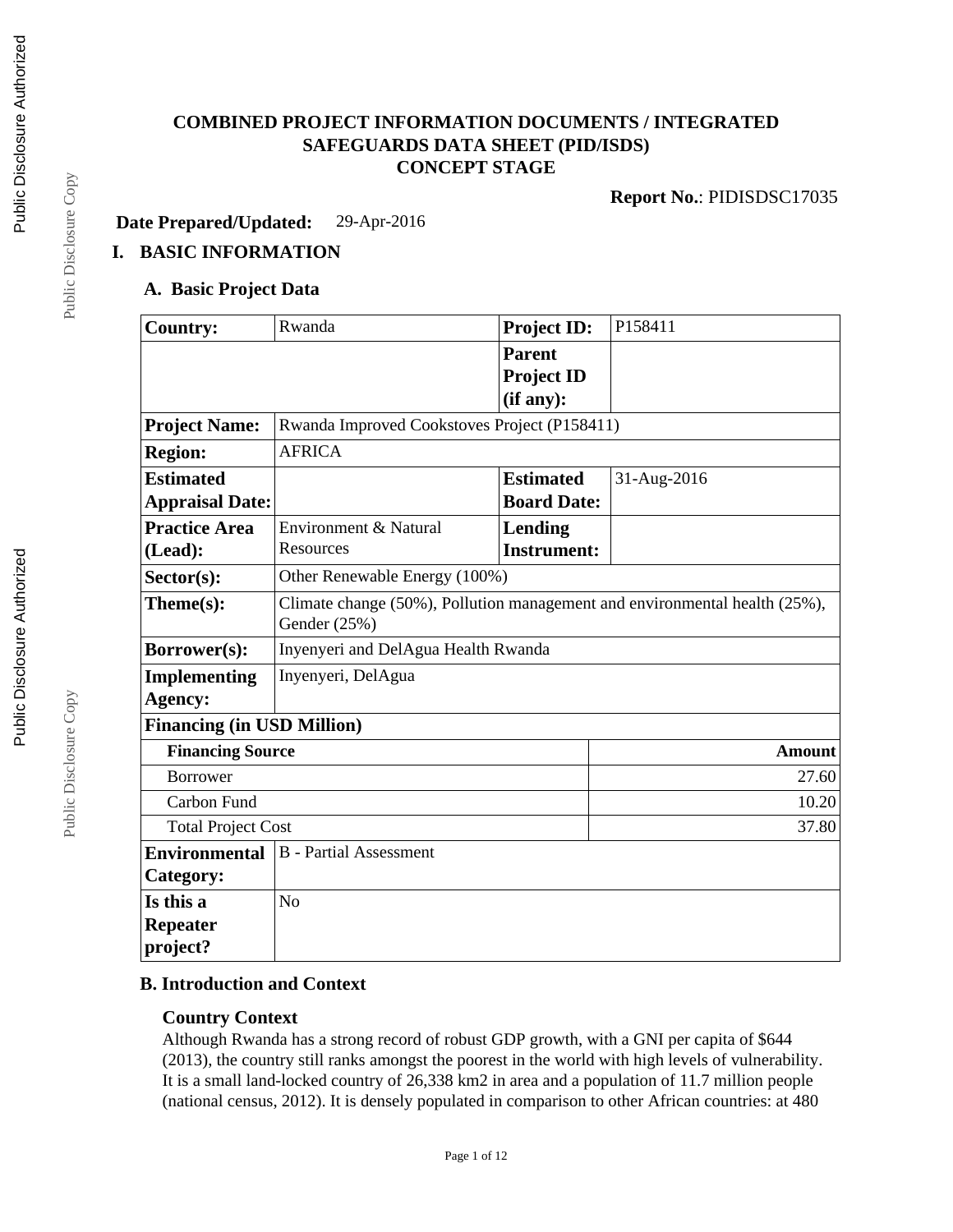people per km2, population density is similar to the Netherlands and South Korea (World Bank statistics). Even though population growth has come down substantially over the past fifteen years, with a projected 2.5% annual growth rate according to the United Nations, Rwanda will need to accommodate roughly 7.8 million additional people by 2030, underscoring the importance of introducing environmentally friendly technologies.

Strong policies have helped Rwanda achieve outstanding economic progress and introduce progressive reforms in various sectors. Prudent fiscal and monetary policies geared towards maintaining macroeconomic stability, coupled with an emphasis on building institutional capacity, promoting good governance, and creating a business-friendly environment, contributed to low inflation and average annual economic growth above 8% over the last decade. Rwanda's macroeconomic performance has generally outperformed its regional peers and earned the country a spot on the list of the 10 fastest-growing economies in the world, and has recently been ranked the seventh most efficient government globally (Global Competitive Report, 2014-2015). The country has also made important strides in poverty reduction and is introducing reforms to strengthen its social protection system by expanding coverage and improving efficiency to reach more vulnerable groups. The country-defined poverty rate fell from 59 to 45%during the previous decade and extreme poverty dropped from 40 to 24%.

Population and economic growth is leading to rapidly increasing demand for energy. Energy demand growth is particularly being felt in the biomass sector (the dominant energy source for the country), where sustainable production of wood fuel has been assessed to fall short of consumption. Reducing environmental damage and ensuring access to affordable and modern sources of energy are essential to achieve the country's development objectives. Providing well targeted assistance to the poorest households is in line with the country's flagship Vision Umurenge Program which reaches a growing number of poor and vulnerable households through cash transfers, public works and microcredit loans.

Rwanda's Economic Development and Poverty Reduction Strategy (EDPRS) 2013–2018 specifically includes the aim of "rural households using more efficient cooking methods" (Outcome 4.3, see Annex 5). The EDPRS notes that over 85% of Rwanda's primary cooking energy source is biomass (wood and agricultural residue), the most economic option for rural households. Noting that biomass needs to be used in a sustainable, safe and efficient way, "use of improved energy efficient cooking stoves will be promoted…working with the private sector." (EDPRS paragraph 3.78). Many improved cookstoves both reduce the amount of biomass fuel needed, and also greatly expand the range of biomass that can be used for fuel – they are able to use crop waste and other biomass that burns far too quickly in a traditional three-stone fire to be used as fuel other than in desperate fuel scarcity circumstances.

#### **Sectoral and Institutional Context**

More than 700 million Africans (82%) use solid fuels for their primary cooking needs, a number that is expected to reach 850-950 million by the end of the decade. This high level of solid fuel use combined with household reliance on inefficient and unsafe traditional cookstoves cause a first order public health crisis: Household air pollution (HAP) from solid fuel cooking emissions kill nearly 600,000 Africans annually and is now recognized as the second largest risk factor for death and disability in the region. Solid fuel cooking also imposes significant costs on African households and economies, with a mid-range estimated opportunity cost of 3% of regional annual GDP – including avoidable spending on solid fuels, productivity losses due to firewood collection, economic costs of increased mortality and morbidity, and the environmental and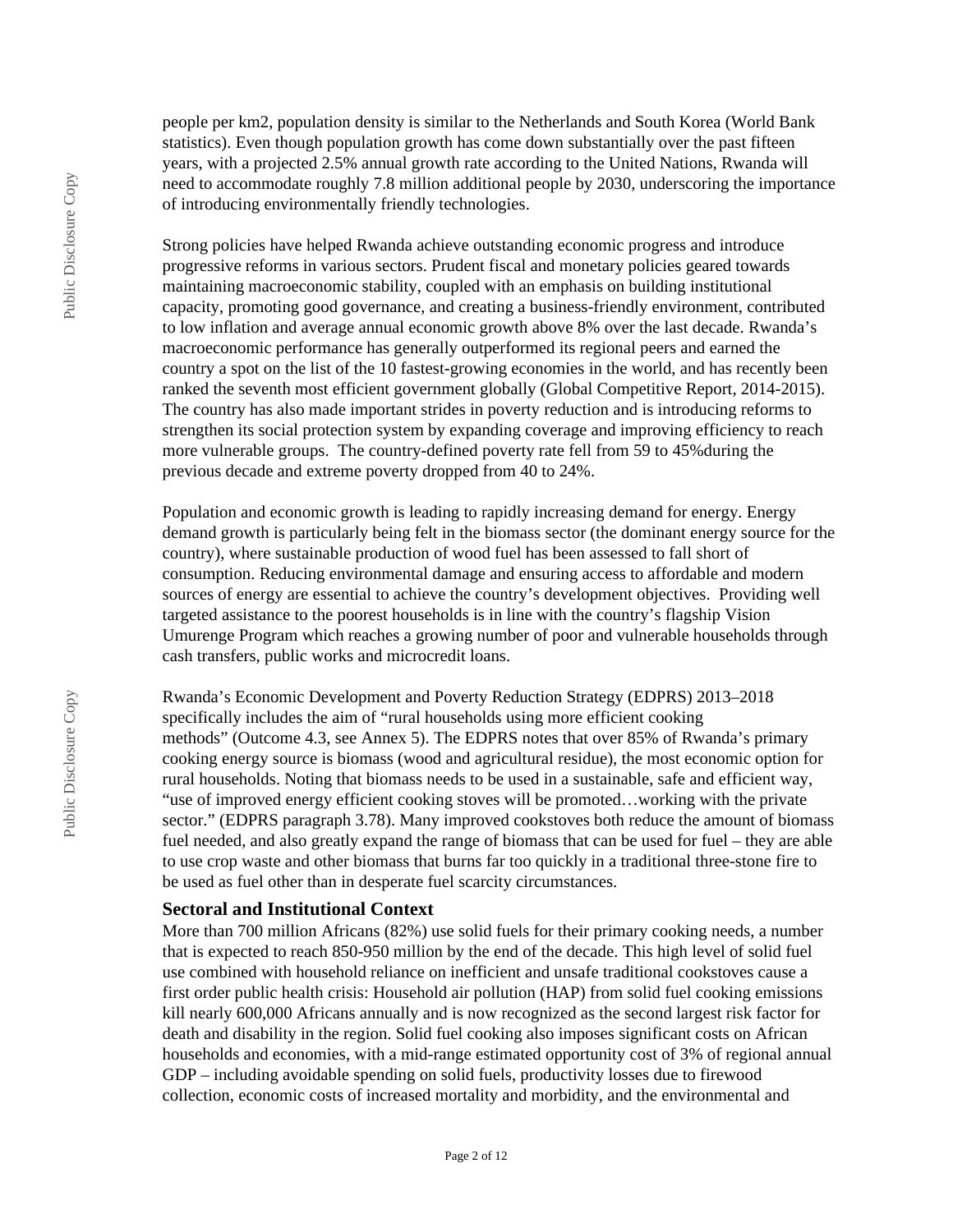climate costs of deforestation and carbon emissions. While the negative health impact of solid fuel based cooking is well understood with clear evidences, methodologies for evaluating the positive health impacts of cleaner cooking interventions, especially interventions focusing on improved cookstoves are still evolving.

Africa has a significantly lower rate of access to clean and improved cooking solutions (about 25%) than any other region globally. The clean and improved cooking sector in Sub-Saharan Africa (SSA) has evolved significantly but is still highly underdeveloped. Only 11% of Africans use "clean" stoves that run on modern fuels like LPG (5%), or electric stoves (6%). Stoves that run on renewable fuels like biogas, ethanol and solar are uncommon (less than 1%) and the penetration of advanced biomass gasifier cookstoves (less than 0.1%) that approximate desirable Tier 4 emission performance as defined by an ISO Working Group is still at the pilot stage . A growing number of SSA households (about 3.5%) use intermediate Improved cook stoves (ICS, e. g. rocket stoves) which are more fuel efficient than traditional 3-stone stoves, and contribute to PM 2.5 emissions reductions needed to realize health benefits. Another 9-10% of SSA households have access to both basic ICS and legacy cookstoves that offer only moderate improvements in fuel efficiency and emissions reductions over traditional cooking technologies. Although no biomass cookstove technology eliminates or even addresses the majority of the burden of disease from biomass smoke exposure, many ICS can reduce the burden of disease cost-effectively, achieving a discernible improvement over the traditional 3 stone stoves widely used by the rural poor.

Wood (biomass) is the dominant household fuel in Rwanda, accounting for 93% of fuel use in rural areas and 45% in urban zones, with charcoal accounting for another 51%. This huge dependence on wood fuels mainly for cooking causes major health issues and deforestation. Rwanda lost 37% of its forest cover (around 117,000 ha) between 1990 and 2010 . Recent efforts by the Government to save and restore forests have yielded positive results. Over 80% of the country's firewood and charcoal, mainly for urban areas, is currently believed to come from Eucalyptus trees in artificial and dedicated plantations and agro forestry programs. However, estimates of sustainable harvest of biomass vary considerably. According to a 2012 report by the Global Alliance, the annual demand for woody biomass in Rwanda is estimated at 2.9 Mt, which is more than double the available sustainable production of 1.1 Mt . A World Bank report cites the estimated sustainable wood-fuel s upply as between 1.5 and 2.5 million ton/year or 55 to 95% of demand. The UNFCCC , estimates the nonrenewable fraction of the biomass at 98%, pointing to very high unsustainable harvest of biomass. Although estimates of sustainable biomass supply are increasing (with higher resolution remote-sensing imagery, and perhaps with increased silviculture), the high dependence on wood, rapidly growing population and limited land resources undoubtedly mean that the sustainability of wood fuel production remains a serious concern. P rices of charcoal in Rwanda have also increased rapidly, generating negative spillover effects on the urban economy, and suggesting that all wood fuel production may be more costly.

The Five Year Strategic Plan for the Environment and Natural resources Sector (2014-2018), developed by the Rwanda Ministry of Natural Resources, recognizes that forestry resources can contribute to economic growth and poverty reduction if Rwanda can increase forest cover and tree density in agricultural landscapes across the nation and achieve more sustainable management of agricultural ecosystems and forestry resources. Rwanda's Economic Development and Poverty Reduction Strategy-II (EDPRS-II) 2013-2018 retains forestry as a main concern in recognition of its prime contribution to the GDP. It aims to reduce the use of biomass energy through the use of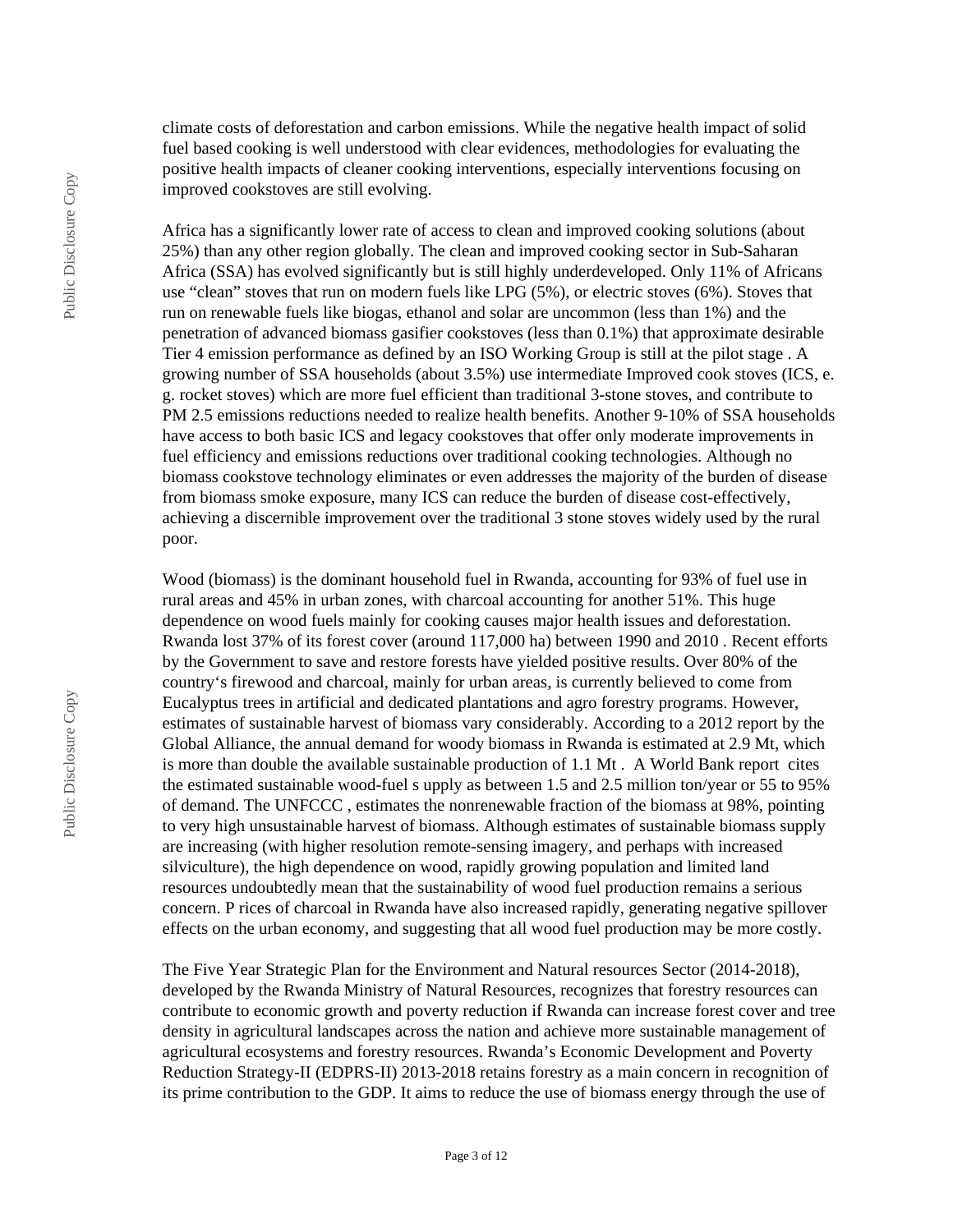improved stoves and improved kilns. EDPRS II 2013-2018 reaffirmed the previous target of increasing forest cover to 23.5% by 2012 and set a new goal of 30% by 2018. EDPRS II 2013-2018 also recommends sustainable management of forest biodiversity and critical ecosystems through protection and maintenance of 10.25% of the land area, and reduction of wood energy consumption to 50% by 2020 as reflected in the 2020 Vision targets.

The Government of Rwanda (GoR) Energy Sector Strategic Plan (2013-2018) identifies dissemination of improved cookstoves (ICS) as one way to reduce fuel wood consumption. The long term goal of the Government is to reduce fuel wood consumption from current 94% to 50% of total energy use. Cooking efficiency is low in rural households mainly due to lack of adequate technologies. The Rwanda Energy Group (REG) is targeting 80% of households to have access to improved cookstoves by 2017 and 100% of households by 2020. Improved cookstoves can reduce fuel consumption by 30-70% compared to traditional stoves and open fires. They also effectively increase the supply of fuel by being able to use crop residues and small-diameter shrub and plant materials that burn too quickly to be used as fuel in traditional "three-stone" cooking fires. The potential market for improved cookstoves in Rwanda is estimated at about 2.4 million households. In the past, the Rwandan Army installed basic cookstoves in many rural households. More recently, ceramics cooperatives in several parts of the country have been trained to produce an improved wood-burning stove, locally referred to as canarumwe. Despite being sold for only a few dollars, the market for canarumwe stoves remains modest. Although it is claimed that about 50% of households have adopted some form of improved cookstoves (ICS), the actual performance of these ICS in energy savings and other benefits vary considerably and most are only marginally better, if at all, than traditional three stone open fires and traditional metal charcoal stoves . However, more recent designs of ICS have better efficiency, durability and usability, and there is huge potential to achieve reduced fuel wood consumption and health benefits. The Government is supportive of private sector efforts to promote and distribute more advanced ICS, and has agreed to waive import duties and VAT on cookstoves that are performance-rated at tier 2 or above, in recognition of the social benefits they bring.

From the health perspective, evidence is robust and compelling: exposure to household air pollution is responsible for a staggering number of preventable illnesses and deaths each year. Epidemiological studies have established exposure-response relationships between inhalation of particulate matter, carbon monoxide, and other harmful products of incomplete combustion of bio-fuel cooking, and diseases including acute lower respiratory illness and pneumonia, chronic obstructive pulmonary disease and lung cancer, and ischemic heart disease. Particulate matter of 2.5u is the primary cause of household air pollution, followed by carbon monoxide in an increasing number of studies. Evidence is also growing on the relationship between biomass smoke exposure and cerebrovascular disease, premature and underweight births, cataracts, deteriorated eyesight, asthma, tuberculosis, adverse pregnancy outcomes, pediatric sleep disorders, bacterial meningitis, depression and headaches. Physical injuries, substantial time and additional nutritional demands associated with firewood collection, and burns from open fires add to the negative health impact of traditional cooking practices. The World Health Organization (WHO) estimates that exposure to smoke from cooking fires is the fourth leading risk factor for disease in developing countries, and causes 4.3 million premature deaths per year – exceeding deaths attributable to malaria or tuberculosis. In addition, tens of millions more fall sick with illnesses that could be prevented with improved adoption of clean and efficient cookstoves and fuels. Cleaner burning more efficient cookstoves can help alleviate some of this huge burden, and the associated costs of health care, productivity loss, and reduced quality of life.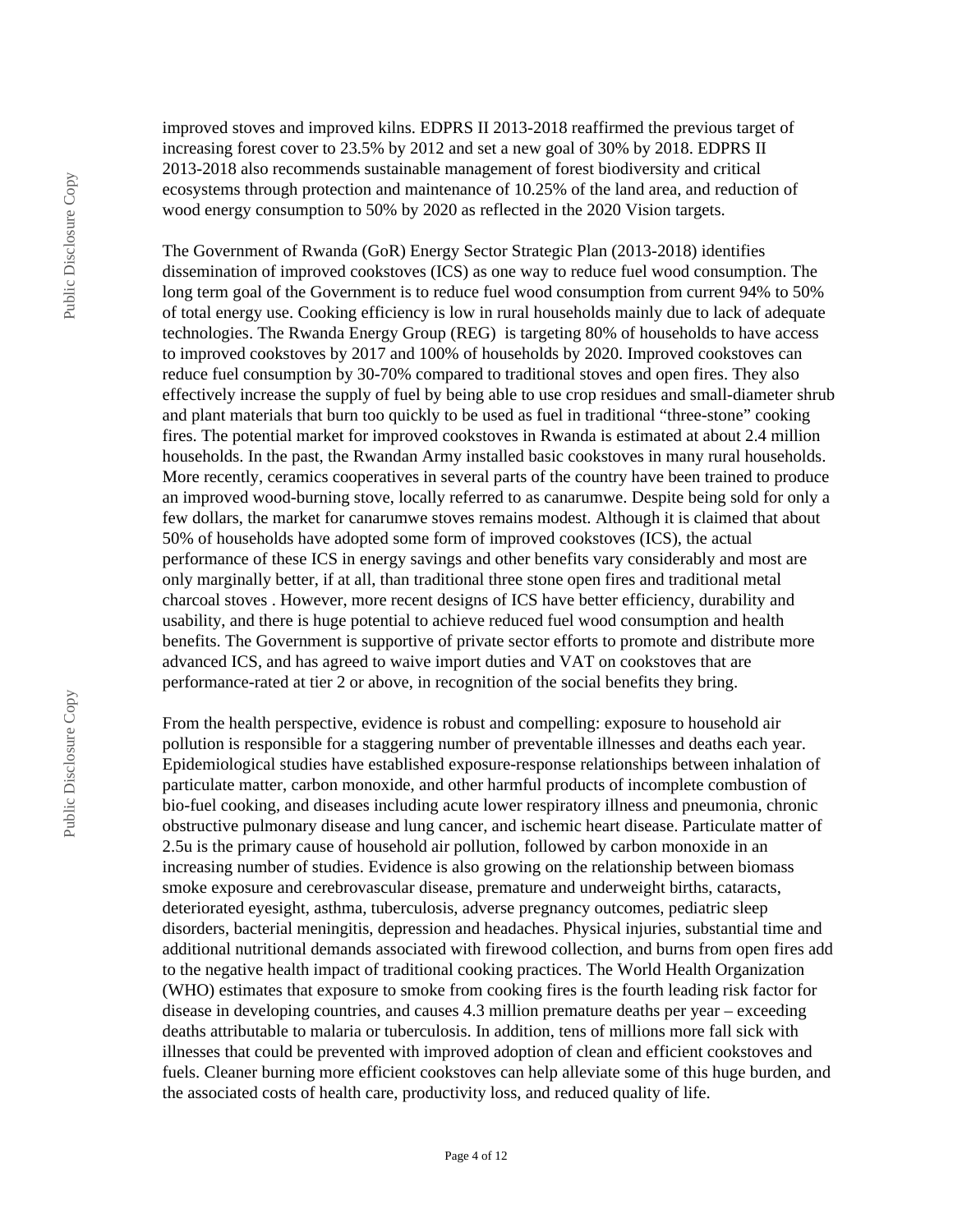With more than 95% of the total population using biomass fuel for cooking, HAP exposure is the leading behavioral health risk factor in Rwanda and accounts for nearly 6% of the total burden of illness (Figure 1). Rwanda has one of the highest incidence of HAP-related morbidity in Sub-Saharan Africa, at 63 HAP-ass ociated Disability Adjusted Life Years (DALYs) per 1000 people. The risk to health damage from widespread use of harmful cooking technologies and fuel types is intensified by cooking behavior – notably, a relatively higher tendency than in many other SSA countries to cook indoors in unventilated kitchens. Each year in Rwanda, there are 5,680 deaths a year related to household air pollution, 94% of which are children. Another estimate is that around 12,500 deaths and 493,000 DALYs are attributable to solid fuel use in Rwanda. Respiratory and other illnesses caused by HAP reduce productivity and quality of life, generate costs for health system, and result in additional demands on health personnel. The relatively high number of DALYs and deaths attributable to HAP present a strong case for cleaner cookstove interventions in Rwanda.

Rwanda's Third Health Sector Strategic Plan (July 2012-June 2018) recognizes the importance of indoor air pollution and the need to put in place appropri ate environmental health strategies and interventions (i.e. national behavioral change communications strategy; national plan for surveillance of health and the environment; peer to peer group sensitization through existing community networks; tapping the network of community health workers and building their capacity to promote behavior change). A multi-sectoral environmental health policy and strategy has been designed and is being implemented through strong coordination mechanisms involving all sectors at the national, district and community levels. The Environmental Health Desk of the MOH leads the technical working subgroup handling issues related to household sanitation, and hygiene promotion. The Environmental Health Program consists of a variety of interventions, including drinking water quality surveillance, indoor air pollution, and climate change.

Exposure to toxic pollutants and other health and welfare impacts from use of biomass stoves is highest amongst women and young children, as they spend a disproportionate amount of time cooking and collecting biomass. Efficient cookstoves also support better nutrition both by enabling more food to be cooked in circumstances of dire combustible biomass shortages, and because gathering firewood can consume 10-15% of minimum daily food calorie intake --a meaningful amount in times of food stress. When cookstoves are introduced by community health and agricultural workers this offers an opportunity to combine awareness raising and nutritional support to promote behavior change and support sustained use. Finally, women and girl children spending two or more hours a day gathering wood suffer from chronic muscle and spinal strain from the burden of carrying wood over long distances, and may be subject to physical abuse and other risks while walking alone. Reduced risks, as well as productivity gains for women and time freed up to attend school for girl children are important outcomes of fuel-efficient cookstoves, both by reducing biomass fuel needs by half to three quarters, and because the range of biomass that can be burnt efficiently in many improved stoves expands the pool of available biomass making crop residues and small twigs usable fuels, all of which are available closer to village communities.

#### **Relationship to CAS/CPS/CPF**

The World Bank Country Partnership Strategy (CPS) 2014-2018 recognizes the likely consequences for natural resources and the environment that the changes associated with Rwanda's rapid growth paths may have. Sustaining growth of over 7.5%per year implies changes in how land and other natural resources are used. High reliance on wood fuels and biomass energy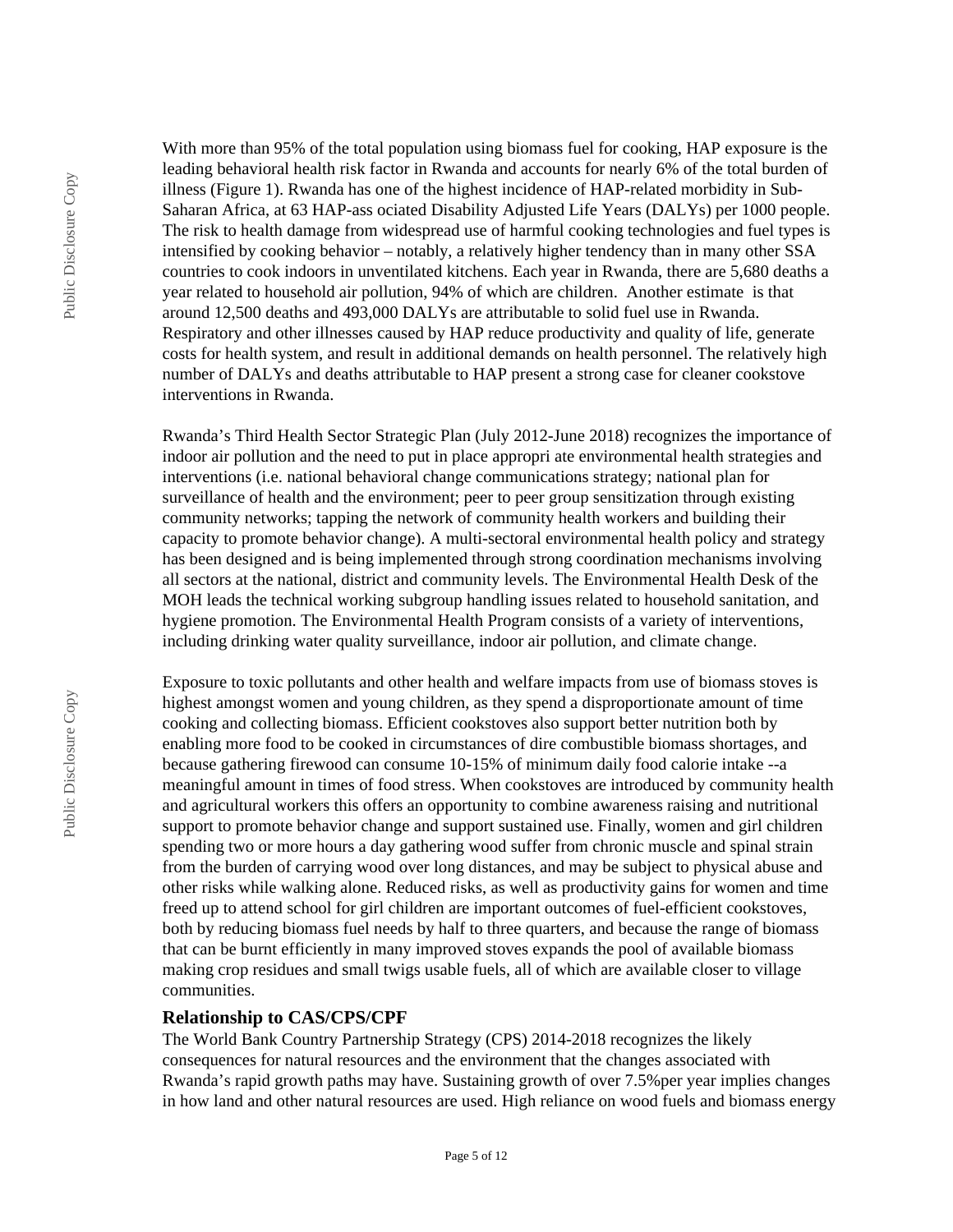has the potential to deplete soils and reduce water catchment effectiveness, requiring greater use of sources from sustainably managed forests and on-farm forestry integrated with conservation agriculture. The CPS (2014-2018) identifies opportunities for the private sector in improving productivity and efficiency in the use of biomass for energy in the context of environmental sustainability.

The joint UN-WB Sustainable Energy for All initiative (SE4All) sets a goal of universal access to modern energy by 2030 that explicitly includes clean cooking. The Rapid Assessment Gap Analysis carried out for Rwanda in the context of Sustainable Energy for All (SE4ALL), emphasizes the important rural economic benefits related to the use of biomass that should not be overlooked. The Biomass Strategy notes that creating a sustainable biomass supply has much higher employment and other net economic benefits than importing more petroleum fuels to meet the energy demand. Therefore, although access rates to commercial non-solid fuels are low, the solution for Rwanda is not necessarily to expand access to fossil fuels, but rather to expand supply of sustainable biomass, and achieve more efficient use. An essential element of Rwanda's SE4ALL strategy is therefore to improve the efficiency of cookstoves in order to close the gap between supply and demand, and to reduce the environmental effects of biomass cooking, in particular household air pollution.

### **C. Proposed Development Objective(s)**

#### **Proposed Development Objective(s)**

The project development objective is to reduce the use of woody biomass for cooking through promotion of improved cookstoves, and to assess the effectiveness and health benefits of contrasting stove / business models.

## **Key Results**

Proposed PDO indicators are as follows:

(i) Reduction in use of woody biomass;

(ii) Assessment of effectiveness of different business models, with and without carbon finance, and their potential for scale up;

(iii) Assessment of health outcomes of different stove technologies and behavioral change interventions;

(iii) Number of direct project beneficiaries.

## **D. Concept Description**

Two Rwanda-based private companies –Inyenyeri and DelAgua – have approached the World Bank, in response to a Call for Proposals, for funding from the Carbon Initiative for Development (Ci-Dev) Trust Fund, a carbon facility that supports innovative business models through purchase of certified emission reductions. Their two proposals were selected as the most promising and innovative of 25 cookstove projects submissions received by Ci-Dev internationally. The proposals are based on contrasting business models, largely targeting different market segments and making use of different stove technologies, and are both associated with sophisticated studies of the reduction of HAP and the potential health benefits in beneficiary households.

The two companies would expand the improved cookstove sector in Rwanda in quite different ways. To allow for financing of both of these innovative projects, and to support a process of learning from their scale up, the proposed Bank operation has 2 complementary components.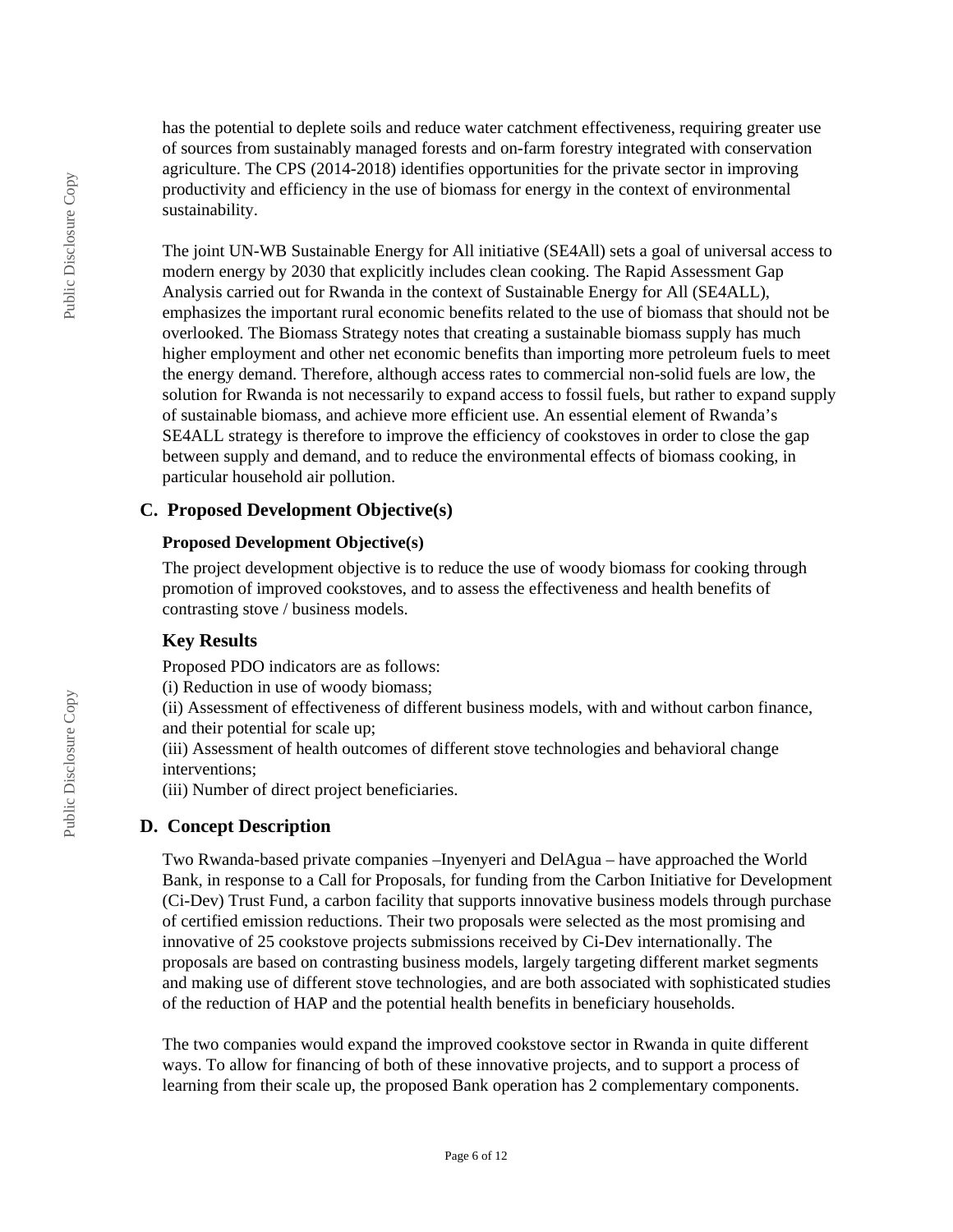Component 1: Results-Based Carbon Finance Payments. Ci-Dev will purchase carbon credits - up to 500,000 CER from Inyenyeri and up to 1 million CER from DelAgua, and would also offer an optional purchase of additional 500,000 CERs to each company. The scale of the business needs to be evaluated carefully during appraisal stage. The exact commercial terms of the carbon transaction will be determined during project preparation, informed by financial and other analysis. Both projects rely on carbon finance to achieve the scale and demonstration effects that will establish viable businesses (see Annexes  $5 \& 6$  for the summaries of the financial due diligence and the expected role of carbon finance for each project). The graph in Annex 4 shows the household segments (by income level) that are the likely potential market for each company.

Component 1a: Introduce Advanced Cook Stove Technology and standardized fuel to replace inefficient charcoal and wood stoves (up to \$4.0 m Ci-Dev, \$8.5 m loan, \$5.0 equity, \$0.5 m EEP Africa grant). Under this subcomponent the Bank would support Inyenyeri, a local energy utility company in Rwanda, to scale up an innovative business model through purchase of emission reductions. The business model consists of the (effectively) free lease to customers of an advanced fan-driven forced-draft biomass gasifier stove (considered the cleanest & most efficient type of solid biomass stove), on the condition that they may only use it with Inyenyeri's Biomass Fuel Pellets (BFPs: produced from compressed woody biomass). Urban (previously charcoalusing) customers purchase BFPs through Inyenyeri's BFP delivery network. Rural (or peri-urban) customers receive BFPs in exchange for supplying raw biomass (mostly small eucalyptus branches, although reeds and sawdust are also accepted) through a network of collection points. The combination of standardized BFPs and the high efficiency fan-driven gasifier stove allows Inyenyeri to serve 3 or more urban households (HHs) from every rural biomass-suppling customer, which still requiring those HHs to collect less biomass than they otherwise would have needed. The high efficiency of the system and the price of charcoal mean that Inyenyeri can charge a sufficiently high price to recover the cost of the leased stoves in a reasonable time period, whilst urban HHs still pay less for BFPs than they otherwise would for the same amount of charcoal-based cooking (around \$9 a month instead of \$15). Overall, the amount of woody biomass required across customer households is expected to decrease by around 90% once they are using the stove and pellets.

Inyenyeri's business model appears complex, but has evolved through trial and error during a multi-year pilot phase in Rubavu. The program has been well received, and not that they are switching to a new stove model with even higher efficiency and lower emissions, they are confident of their ability to grow rapidly in further urban markets, particularly Kigali, given sufficient capital. Their model is dependent on the willingness of existing charcoal users to purchase BFPs, which appears to be the case as long as BFPs remain functionally cheaper, given the additional benefits of cleaner and faster cooking from adoption of their stoves. Peri-urban customers have also shown a high level of willingness to exchange biomass for BFPs, although the company may explore alternate sources of biomass (e.g. professionally managed plantations) as their operations expand. Inyenyeri have support from the Ministry of Infrastructure for their program.

Ci-Dev will support the scale up of the business by purchasing 0.5 million certified emission reductions (CERs) with option to buy additional 0.5 million if this subcomponent is able to scale up and deliver more CERs.

Component 1b: Scaling up Intermediate Cookstove Technologies in Rural area (up to \$6m Ci-

Public Disclosure Copy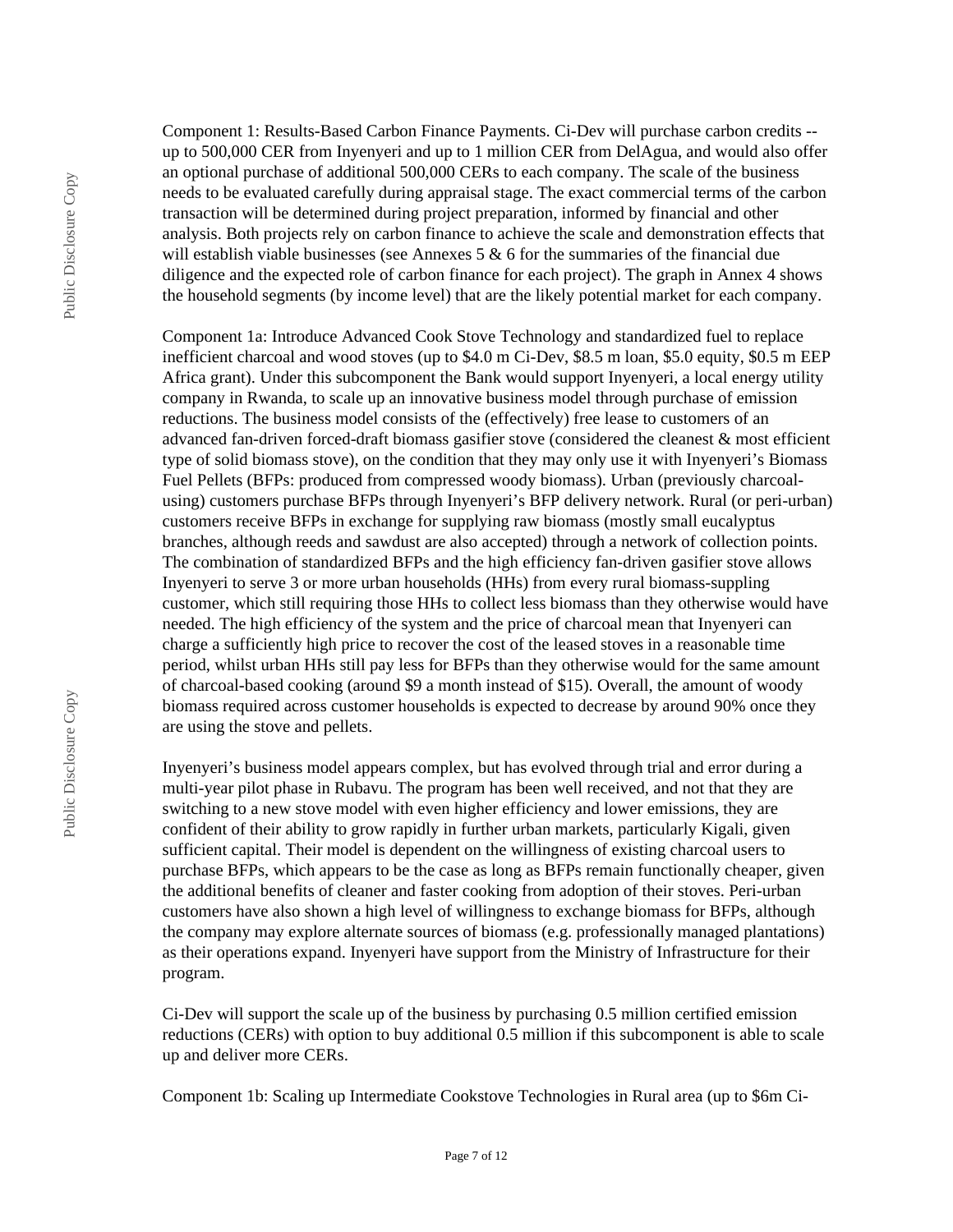Public Disclosure Copy

Dev, \$5.6m equity, \$3.2m commercial loans ): Under this subcomponent the Bank would support DelAgua to build rural demand and markets for cost-effective, intermediate-technology improved cookstoves (Tier 2 and above in thermal efficiency) , through purchase of emission reductions. DelAgua has already distributed around 100,000 EcoZoom stoves to ubudehe category 1 & 2 HHs in western Rwanda through a partnership scheme with the Ministry of Health (MoH), using the Ministry's network of community health workers to support training and follow-up, as well as additional logistical support from government. Going forward, DelAgua will gradually follow commercial principles to disseminate a range of ICS models in a phased manner. Within ubedehe category 1 & 2 HHs in Eastern Rwanda, DelAgua will endeavor to recover the costs of the stoves by allowing the HHs either: 1) to be sales agents for DelAgua and pay for the stoves through their active involvement in community demonstration and marketing activities; or 2) to pay for the stoves through instalments over the stove lifetime. This is part of DelAgua's demand generation activities and can be scaled up readily as it utilizes an existing and reliable support network (through the CHWs).

DelAgua proposes to leverage the demand-creation and market-understanding derived from the above methods of dissemination to develop a retail operation, ultimately offering a range of ICS models. DelAgua will initiate an ICB process to procure different stoves with minimum Tier 2 thermal efficiency. Establishing commercial rural ICS markets is likely to be more challenging, but research commissioned by DelAgua on the basis of their pilot scheme in Western Rwanda concluded that close to 50% of rural HHs could be potential customers for retail sales. DelAgua will explore locally appropriate financing options and retail models through partnerships with savings and credit cooperative (SACCOs).

DelAgua will support awareness raising campaigns, behavioral change education and advocacy (particularly focused on the health benefits of shifting to outdoor cooking), training, repair and maintenance.

In order to assist DelAgua in its effort to gradually transition to a retail business, Ci-Dev would consider to purchase up to a total of 1 million emission reductions with no more than 0.5 million CERs coming from EcoZoom stoves disseminated under the demand creation phase; the rest would be conditioned on commercial sales.

Component 2: Evaluation of health outcomes and market viability (Ci-Dev BETF \$0.2m); \$1.9m LSHTM research grant; \$2.65m NIH research grant; \$0.25m (to be confirmed) Global Alliance for Clean Cookstoves research grant): Both companies are already involved in sophisticated randomized clinical trials (RCTs) to determine the health outcomes of their intervention. The health outcome evaluation of Delagua's program is being implemented by the London School of Hygiene and Tropical Medicine (LSHTM), Emory University, Oregon Health Science University, and Portland State University, with funding from private donors to LSHTM (\$1.9m). The health outcome evaluation of Inyenyeri's program is being implemented by the University of North Carolina, with funding from a National Institute of Health (NIH) research grant and the Global Alliance for Clean Cookstoves (\$2.9m). Both studies measure HAP levels, personal exposure to pollutants and disease incidence in program and control HHs. The study of Inyenyeri's will also look at the economics and factors driving the success of the enterprise. Initial results are encouraging; the DelAgua study found greater than 70% reduction in PM 2.5 exposure levels when families cooked outdoors on their improved stoves.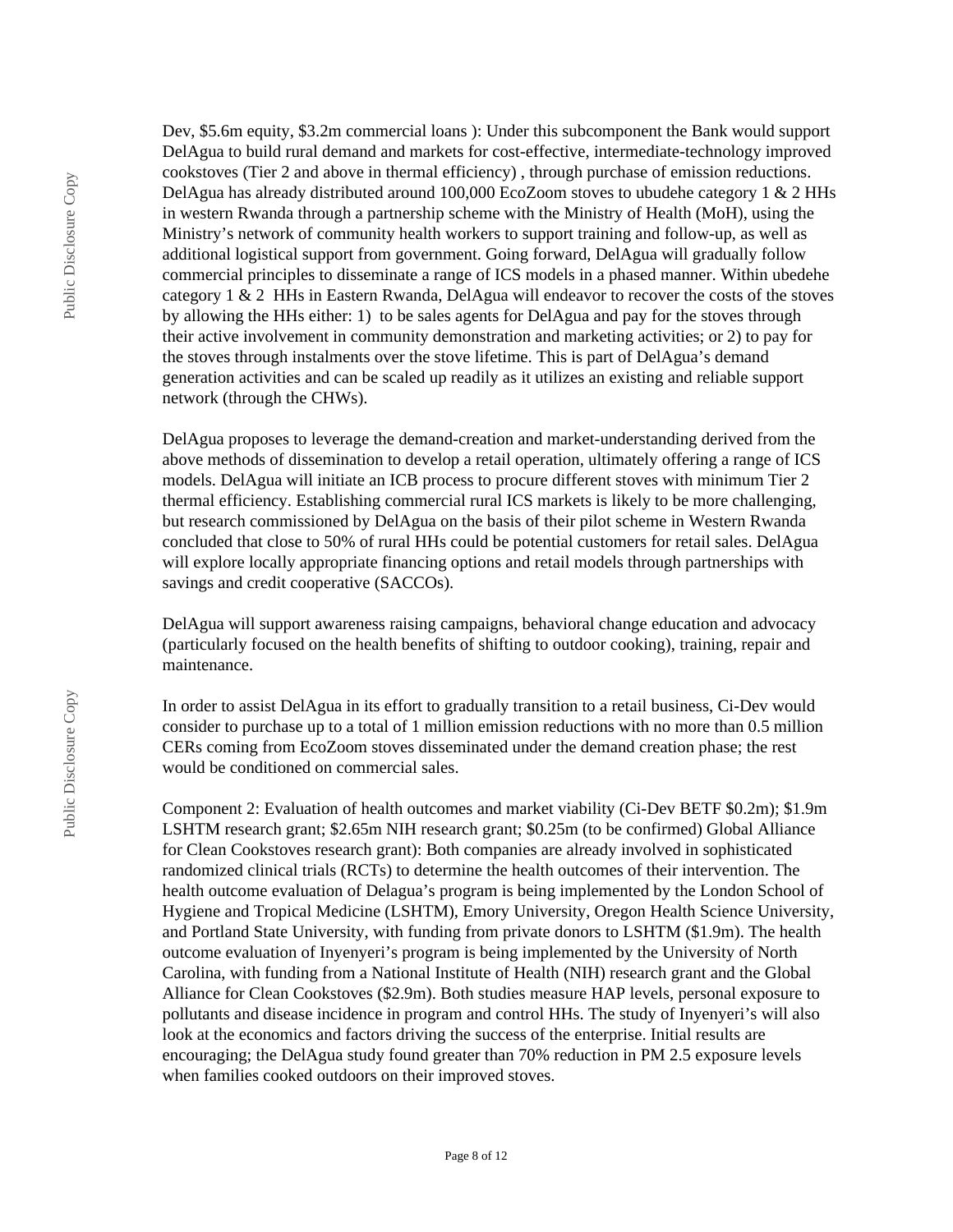Under component 2, Bank-executed funds from the Ci-Dev readiness capacity development trust fund would be used to fill gaps in the existing studies mentioned above (e.g., there remains a need to collect and analyze data from health centers in DelAgua target districts, which is important as recent studies suggest that major reductions to the most serious health impacts of HAP occur at low thresholds), and (i) leverage their findings to evaluate the health outcomes of the carbon finance operation, (ii) based on those outcomes, estimate the potential for averted Disability Adjusted Life Years (aDALYs) and explore the possibility of linking the program to aDAILY related results-based finance for cookstoves initiatives, as may be available in the market and (iii) assess the effectiveness of the business models of both companies by the end of the project, both with and without carbon and aDALY payments.

The DelAgua project has already registered its intervention in Rwanda as a Clean Development Mechanism (CDM) Program of Activities (PoA) with UNFCCC to claim the carbon credits, whereas the Inyenyeri project plans to claim the carbon credits through another CDM PoA that is registered and managed by a third party company Atmosfair. The legal agreement between Atmosfair and Inyenyeri will deal with the terms of engagement and issuance as well as transfer of carbon credits to Inyenyeri who can then transfer them to Ci-Dev.

Both DelAgua and Inyenyeri have put in place credible financing plans to mobilize resources from commercial and long term social impact investors to implement their projects. Both projects are counting on the carbon off-take agreement with Ci-Dev to realize these financings. The Bank's technical assistance to better define marketable health, productivity and black carbon benefits should help both companies create a platform for monetizing stove benefits and sustaining their interventions over time.

Proposed contractual arrangements. Ci-Dev proposes to sign Emission Reduction Purchase Agreement (ERPA) with DelAgua and Inyenyeri to secure forward purchase of up to 1.0 million CERs and 0.5 million CERs respectively. The price for the CER will be determined through application of Ci-Dev Pricing Guidelines and will be negotiated with the counterparts. Both companies will have an obligation to monitor and report the sales of stoves according to CDM requirements and the sales receipts should specify that the CER ownership belongs to the companies. Given the close interest of different government ministries in the programs of the two companies with in the Government, consultations will be carried out with the respective ministries and other key stakeholders before signing the ERPA. Expected steps for completion of project preparation and ERPA are as follows:

- Ci-Dev Participants decision/endorsement of PIN package (April 20, 2016)
- LoI signature between companies and World Bank (May 15, 2016)
- Finalization of environmental and social safeguards documentation (June 15, 2016)
- Updating Financial Due Diligence and determining the key ERPA terms (June 15, 2016)
- Completion of Project Appraisal (July 30, 2016)
- ERPA Signature (Aug 31, 2016)

## **II. SAFEGUARDS**

# **A. Project location and salient physical characteristics relevant to the safeguard analysis (if known)**

The project interventions will cover rural households in selected locations throughout Rwanda.

# **B. Borrower's Institutional Capacity for Safeguard Policies**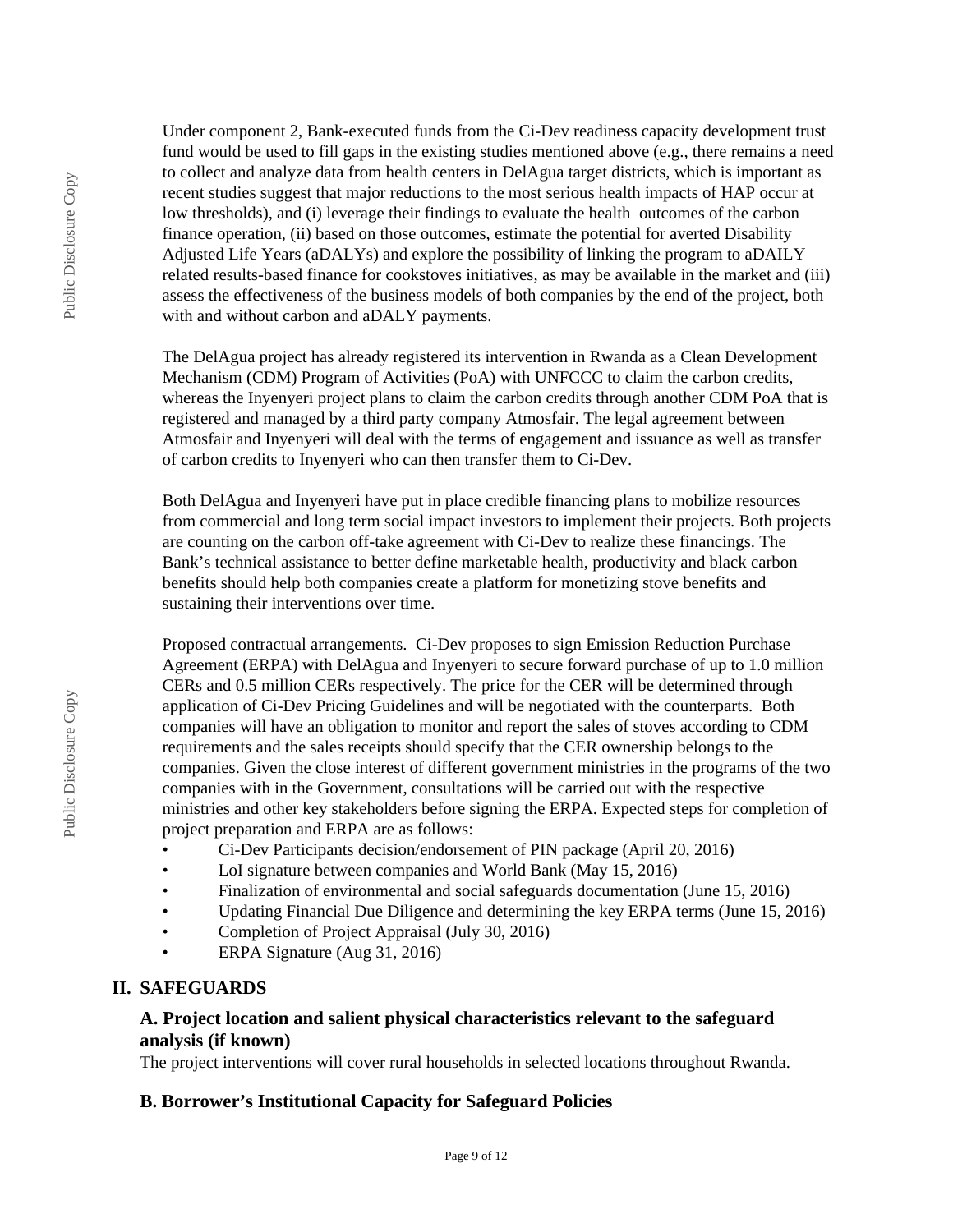Neither Inyenyeri nor DelAgua have previously implemented World bank projects, and they are not familiar with the safeguards policies. However, both companies have produced health and safety information which is routinely shared with the recipient households. The project will include capacity building aspects to promote the health and safety compliance with both DelAgua and Inyenyeri operations.

# **C. Environmental and Social Safeguards Specialists on the Team**

Svetlana Khvostova (GEN01) Tharcisse Musabyimana (GSURR)

Yasmin Tayyab (GSU07)

| <b>Safeguard Policies</b>                     | <b>Triggered?</b> | <b>Explanation (Optional)</b>                                                                                                                                                                                                                                                                                                                                                                                                                                                                                                                                                                                                                                                                                                                                                                                                                                                                                                                                                                                                                                                                                                                                                                                                                                                                                                                                                                                                                                                                                            |
|-----------------------------------------------|-------------------|--------------------------------------------------------------------------------------------------------------------------------------------------------------------------------------------------------------------------------------------------------------------------------------------------------------------------------------------------------------------------------------------------------------------------------------------------------------------------------------------------------------------------------------------------------------------------------------------------------------------------------------------------------------------------------------------------------------------------------------------------------------------------------------------------------------------------------------------------------------------------------------------------------------------------------------------------------------------------------------------------------------------------------------------------------------------------------------------------------------------------------------------------------------------------------------------------------------------------------------------------------------------------------------------------------------------------------------------------------------------------------------------------------------------------------------------------------------------------------------------------------------------------|
| <b>Environmental Assessment</b><br>OP/BP 4.01 | Yes               | The project is expected to have significant positive<br>impacts by directly reducing exposure to household<br>air pollution (HAP), reducing time spent on cooking<br>and related activities, and reducing demand for<br>woody biomass, through the introduction and<br>promotion of a range of improved and advanced<br>cookstoves. Given the nature of the interventions,<br>negative environmental impacts likely to be caused<br>by the project are minimal. There is a possibility that<br>construction of small storage and fuel pellet<br>manufacturing facilities may be required as the<br>companies expand their operations. Disposal of<br>quantities of damaged or obsolete cookstoves may<br>also be required.<br>Import of internationally manufactured stoves into<br>the country may lead to some perceived negative<br>social impacts in form of displacing small local<br>entrepreneurs and artisan stove manufacturers.<br>However, the market share of such players is small,<br>the potential for direct competition is limited and the<br>potential for beneficial effects through piggybacking<br>on market develop is real. The project will produce<br>an ESMF/ESMP checklist, based on the health and<br>safety information on the operation of the cookstoves<br>and share it with the stakeholders and publicly<br>disclose these materials on DelAgua and Inyenyeri<br>websites. The project will also provide continued<br>sharing of these materials directly with the cookstove<br>users. |
| Natural Habitats OP/BP 4.04                   | N <sub>o</sub>    |                                                                                                                                                                                                                                                                                                                                                                                                                                                                                                                                                                                                                                                                                                                                                                                                                                                                                                                                                                                                                                                                                                                                                                                                                                                                                                                                                                                                                                                                                                                          |

# **D. POLICIES THAT MIGHT APPLY**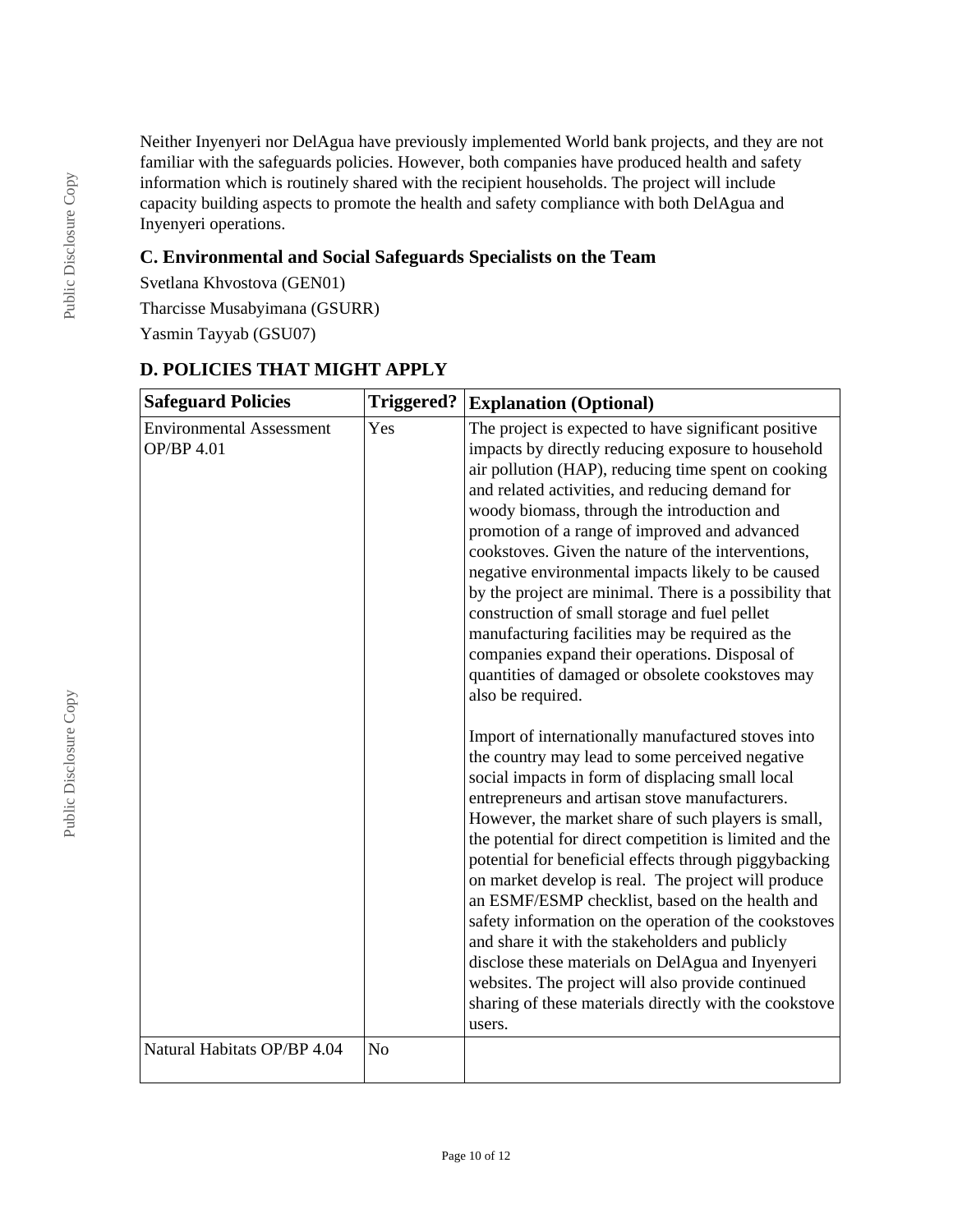| Forests OP/BP 4.36                                | <b>TBD</b>     | The project will have beneficial indirect effect on<br>trees and forests by reducing the volume of woody<br>biomass consumed by participating households.<br>There is a possibility during the life of the project,<br>that Inyenyeri may move from their current model of<br>crowd-sourcing minor biomass to management of<br>commercial plantations to support fuel pellet<br>production. |
|---------------------------------------------------|----------------|---------------------------------------------------------------------------------------------------------------------------------------------------------------------------------------------------------------------------------------------------------------------------------------------------------------------------------------------------------------------------------------------|
| Pest Management OP 4.09                           | N <sub>0</sub> |                                                                                                                                                                                                                                                                                                                                                                                             |
| <b>Physical Cultural Resources</b><br>OP/BP 4.11  | N <sub>o</sub> |                                                                                                                                                                                                                                                                                                                                                                                             |
| Indigenous Peoples OP/BP<br>4.10                  | N <sub>o</sub> |                                                                                                                                                                                                                                                                                                                                                                                             |
| Involuntary Resettlement OP/<br>BP 4.12           | N <sub>o</sub> | The project is not planning land acquisition and there<br>is no involuntary resettlement anticipated under the<br>proposed activities, therefore OP4.12 is not triggered.                                                                                                                                                                                                                   |
| Safety of Dams OP/BP 4.37                         | N <sub>o</sub> |                                                                                                                                                                                                                                                                                                                                                                                             |
| Projects on International<br>Waterways OP/BP 7.50 | N <sub>o</sub> |                                                                                                                                                                                                                                                                                                                                                                                             |
| Projects in Disputed Areas OP/<br>BP 7.60         | N <sub>o</sub> |                                                                                                                                                                                                                                                                                                                                                                                             |

## **E. Safeguard Preparation Plan**

# **1. Tentative target date for preparing the PAD Stage ISDS**

13-May-2016

# **2. Time frame for launching and completing the safeguard-related studies that may be needed. The specific studies and their timing should be specified in the PAD-stage ISDS.**

The implementing agencies, DelAgua and Inyenyeri, will produce an ESMF/ESMP checklist to ensure that: (i) appropriate health and safety measures are incorporated into the training materials to be used at the household level; (ii) appropriate health and safety measures are followed for employees, including drivers and fuel pellet manufacturers; (iii) guidelines for construction of small-scale facilities are available, if needed, (iv) guidelines for development of appropriate forest management plans are available, if needed; (v) unwanted stoves and components are recycled as far as practicable; and (vi) customers are able to withdraw from stove leasing contracts without undue difficulty or prejudice. The EMF/EMP checklist will include a set of public consultations and will be disclosed in Rwanda and in the World Bank InfoShop.

# **III.Contact point**

#### **World Bank**

Contact: Stephen Ling Title: Sr Natural Resources Mgmt. Spe